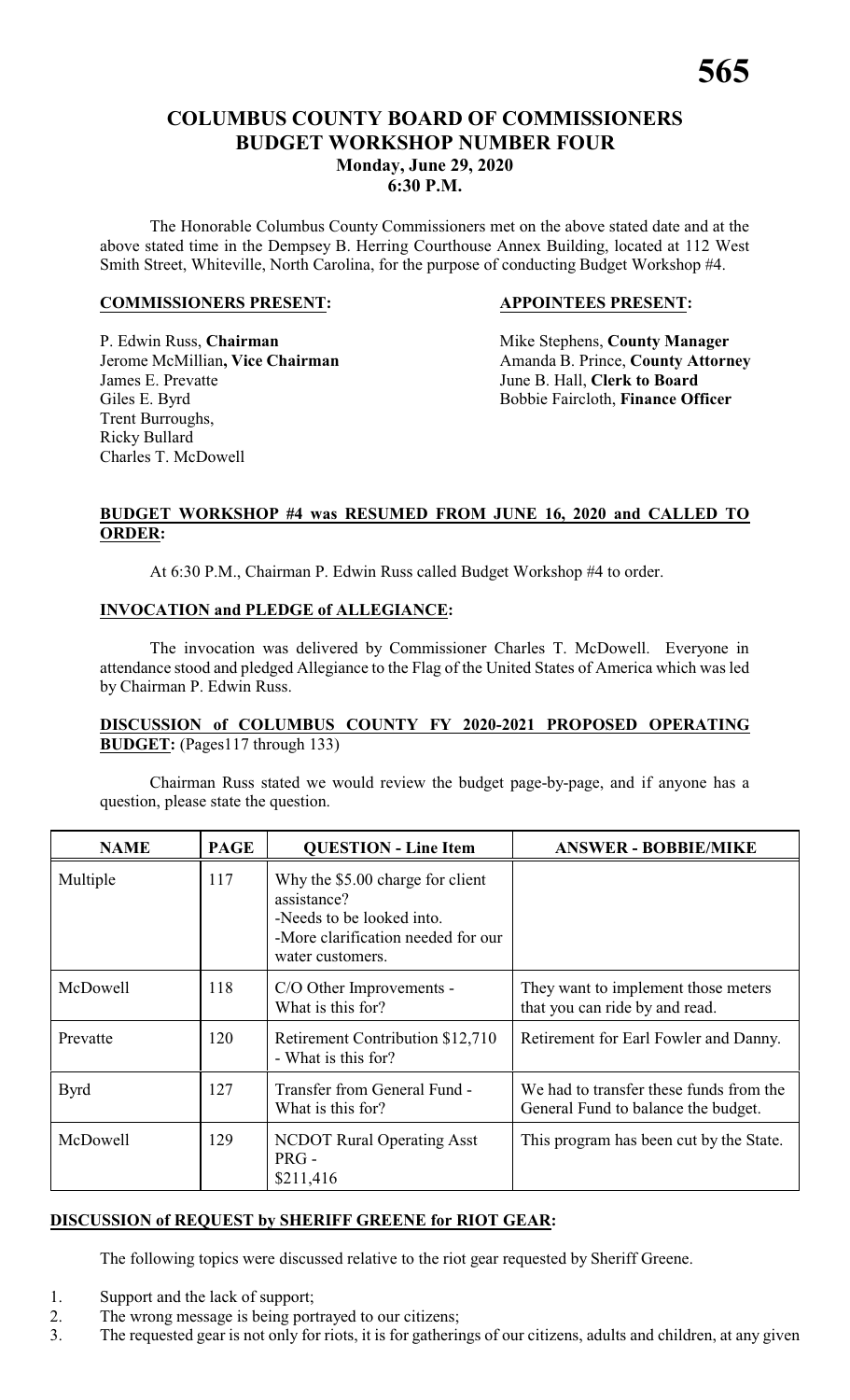# **566**

place or event;

- 4. Provides protection for our officers, and a more effective manner to control given situations when needed; **and**
- 5. The available avenues of outside help from outside sources when needed.

### **REQUESTS MADE for INCLUSIONS in BUDGET BEFORE ADOPTION:**

Chairman Russ requested that each Board member state the requests they made for inclusion in the Columbus County Proposed FY 2020/2021 Operating Budget before adoption on June 30, 2020.

1. **Commissioner McDowell:** stated the following:

-Put a 4 x 4 truck in the Parks and Recreation budget, got a 250 last year and cannot use; **and** -Make sure to put a camera system in the Detention Center.

2. **Commissioner Prevatte:** stated the following:

-We include the \$120,000 for the camera system in the Detention Center;

-We increase the maintenance and repair budget at the Sheriff's Department from \$5,000 to \$15,000;

-We increase the professional liability insurance from \$125 to \$200;

-We increased the Non-Capital Outlay from \$48,468 to \$50,000;

-We fund the four (4) Deputy Bailiffs and the one (1) Detention Bailiff;

-On the vehicle line, eight (8) vehicles are for lease and should be delivered;

-Purchase six (6) vehicles up to \$47,000 each, one (1) transport van up to \$61,000, the remaining vehicles a mixed type, to be purchased by our Purchasing Department through the State Contract, or at the cheapest place, and location;

-Commissioner Burroughs has recommended that there were FOB's for each vehicle to eliminate problems that were experienced earlier;

-There is a 14% increase overall in the Sheriff's budget;

-I do not favor spending any funds, at this time, for helicopters or riot gear. These could send the wrong message since there are greater needs; **and**

-The consensus is six (6) to one (1).

### 3. **Vice Chairman Jerome McMillian:** stated the following:

-The riot gear the Sheriff is requesting could be used for any crisis that arises in the County that jeopardizes the safety of our citizens with emphasis on our children;

-The use of the National Guard Defense is not free; **and**

-The salary increase was my main concern, and I don't understand why we could not agree on 7% which would be a compromise between the 10% and the 3%.

- 4. **Commissioner Byrd:**Isupport the three (3%) percent salaryincrease across-the-board. The consensus was five  $(5)$  to two  $(2)$ .
- 5. **Commissioner Bullard:** stated the following:

-We need to allocate money for the riot gear;

-We need to do something for the schools;

-I'm asking for \$1 million based on number of students;

-Commissioner Prevatte recommended \$800,000 for Education in Capital Outlay by student numbers, and the consensus for this item was five (5) to two (2); **and**

-We received a ½ million dollars increase due to revaluation.

#### 6. **Commissioner Burroughs:** stated the following:

-My main emphasis is education;

-I am concerned about the \$5,000,000 with the State Budget shortfall's effect on our County moving forward;

-Concerned that because of the shortfall that we may not receive Article 44 monies, and if this money is not received, we can't make our school payments;

-Concerned about our citizens when the direct payments from COVID-19 Relief stops on July 30, 2020; -I strongly support education funding and remember that we may have to re-address school needs with a budget amendment later this year; **and**

-Schools are our most critical needs.

# 7. **Chairman P. Edwin Russ:** stated the following:

-I have been talking with Edward Davis who has underwent another rotator cuff surgery;

-He has received a grant in the amount of \$650,000 for debris cleaning and clearing in the river; **and** -Within the grant, he can hire another person as a Soil Analyst, and they can work in the municipalities and